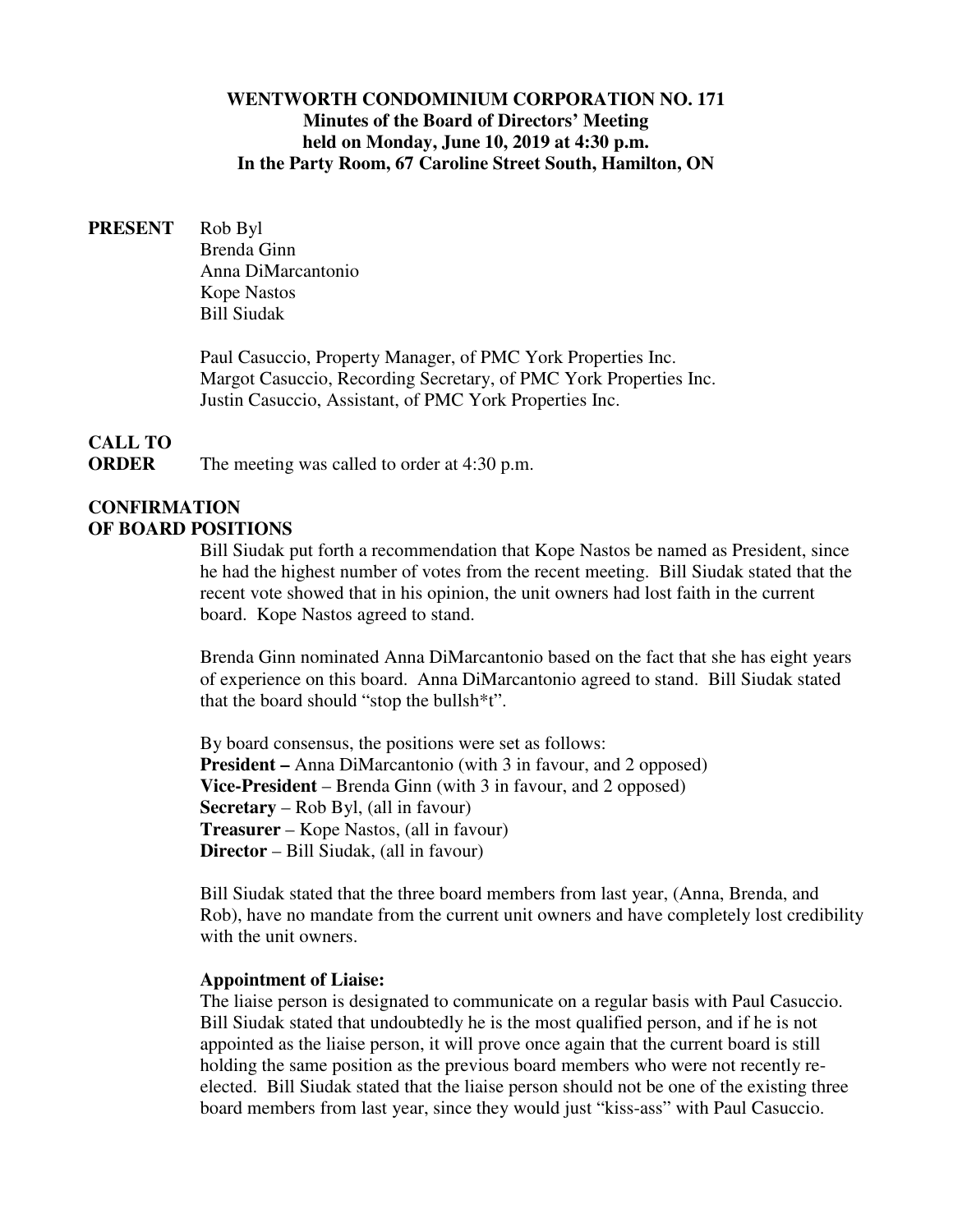The property manager stressed that everyone at the board table must speak with mutual respect. Bill Siudak commented that the property manager brings "bullsh\*t" to the board and he does not need to give respect to that. Bill Siudak stated that Paul Casuccio is a contractor working for the board and will be told what to do by the board, and he personally doesn't care about the tone that he uses in doing so.

Brenda Ginn nominated Anna DiMarcantonio as the liaise person, based on the fact that Bill Siudak's communication style is abrasive and rude.

Anna Dimarcantonio agreed to take this position, and to ensure that communication styles are kept respectful.

Brenda Ginn asked that Bill Siudak refrain from swearing in the board meeting, moving forward.

With Anna, Brenda, and Robert in favour, with Bill opposed, and Kope abstained, Anna DiMarcantonio was appointed the liaise person.

#### **CODE OF ETHICS**

Bill Siudak asked that approval of the board's code of ethics be postponed.

Brenda Ginn stated that she feels it is very important that the board of directors Code of Ethics be discussed. Anna DiMarcantonio asked what Bill's concern is with the Code of Ethics.

Bill Siudak stated that the board of directors has a fiduciary duty to the unit owners. This has nothing to do with the Code of Ethics. The COE is not in the by-laws, declaration, or the Act, but it is something that is recommended by the Canadian Condominium Institute. Bill Siudak stated that since the Code of Ethics has no legal weight, the board is "sitting on a pile of bullsh<sup>\*t".</sup>

Brenda Ginn put forth a motion that the solicitor be consulted on whether there is a conflict of interest if a board member were to be consulting or working with another lawyer to directly oppose decisions made by the board of directors.

Anna DiMarcantonio, Brenda Ginn, and Rob Byl handed in their Code of Ethics form.

Bill Siudak stated that the COE is not a document, it is a fantasy that the board believes in, and is, in his opinion, a "piece of garbage".

Paul Casuccio reminded board members that there is a collective power of the board during board meetings, but board members do not individually have power outside of a board meeting.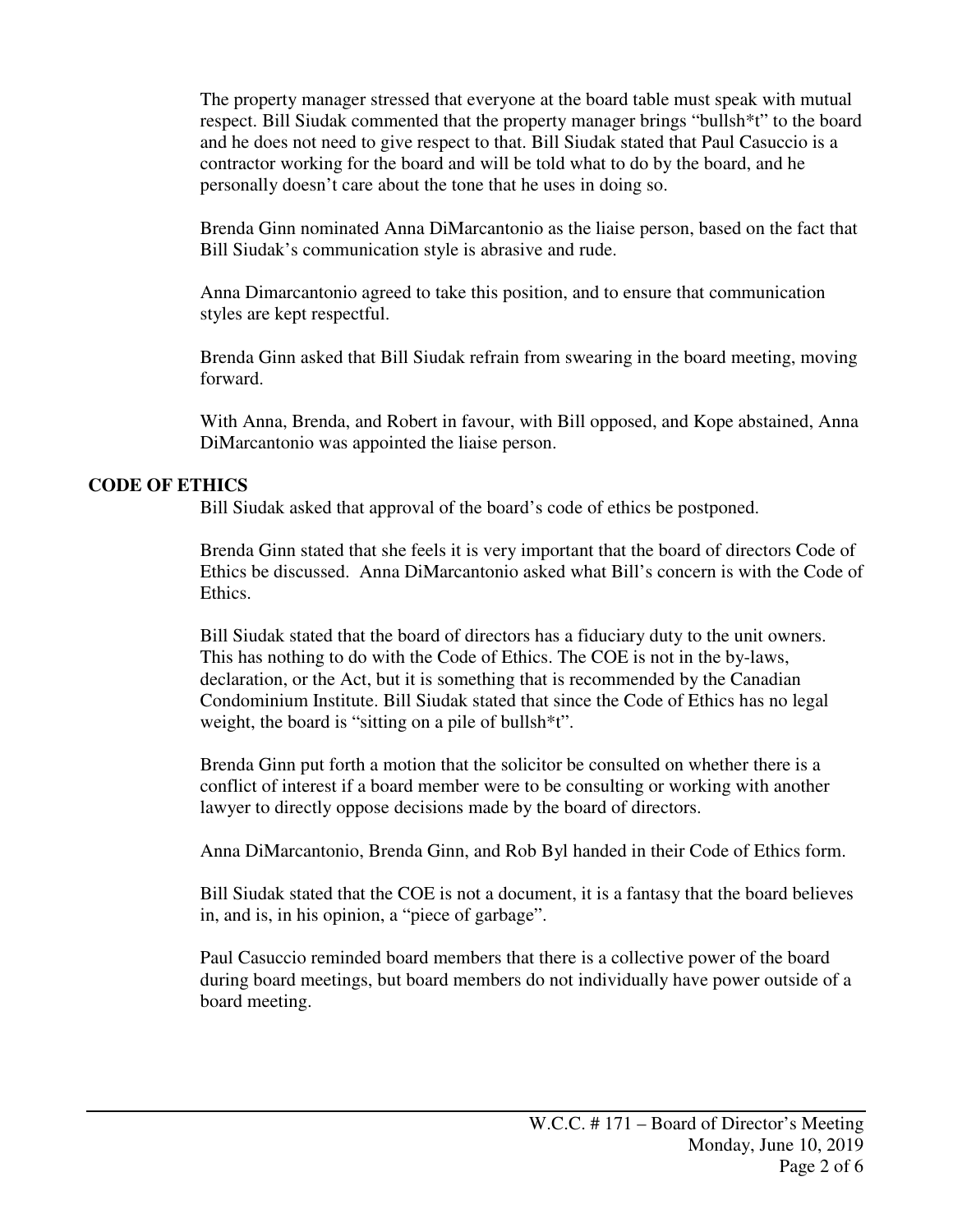Bill Siudak requested that all board members be notified of any communications between the property manager and Anna DiMarcantonio. Anna DiMarcantonio confirmed that there will be open communication.

Anna DiMarcantonio reminded all board members that any type of social meeting of unit owners should not be labelled as a "board" event, unless duly executed through the board, with proper notification sent out to all owners.

Director Training:

Bill Siudak and Kope Nastos will forward their certificate of completion of the Directors' Training.

Bill Siudak suggested that Rob Byl should complete the training, even though he is not obligated to do so under the Act. Rob Byl agreed to do so.

### **SUPERINTENDENT**

Bill Siudak stated that apparently there was an ad hoc unit owners meeting, wherein somebody suggested that the superintendent's hours could be cut to part time, and that this information was relayed to Andy Rocheleau. Bill Siudak recommended that, in order to ensure that Andy Rocheleau is not disheartened or demoralized with his employment, that the board propose to Andy Rocheleau a new "no-cut" contract, guaranteeing that he will not be terminated. Anna DiMarcantonio agreed that if this corporation would lose Andy it would be a great loss to all the unit owners. Anna DiMarcantonio asked if it is the general feeling of the unit owners that the board is not supportive of the superintendent, as this does not appear to be the case.

Bill Siudak felt that offering this type of contract to the superintendent would elevate the board in the eyes of the unit owners and show that they are willing to make changes. Bill Siudak stated that last year's board of directors had lost all respect from the unit owners, and had "destroyed the board". Bill Siudak stated that there were many very angry unit owners who felt they hadn't been heard by the previous board.

Anna Dimarcantonio asked that the board be given the opportunity to further reflect on this.

### **SOLICITOR**

Bill Siudak asked who recommended the current law firm of Robson Carpenter, LLP. Paul Casuccio stated that it had been his recommendation – Michelle Kelly came highly recommended, she has spoken at many of the ACMO conferences.

Bill Siudak asked for clarification from the law firm on the rights of the board of directors to proceed with the EIFS system. Bill Siudak stated that he has a problem with Michelle Kelly, and that she does not seem to understand that the stucco and the EIFS system are not a "repair". These are a replacement or an enhancement. This should have been a Section 97 requirement which would require unit owner approval.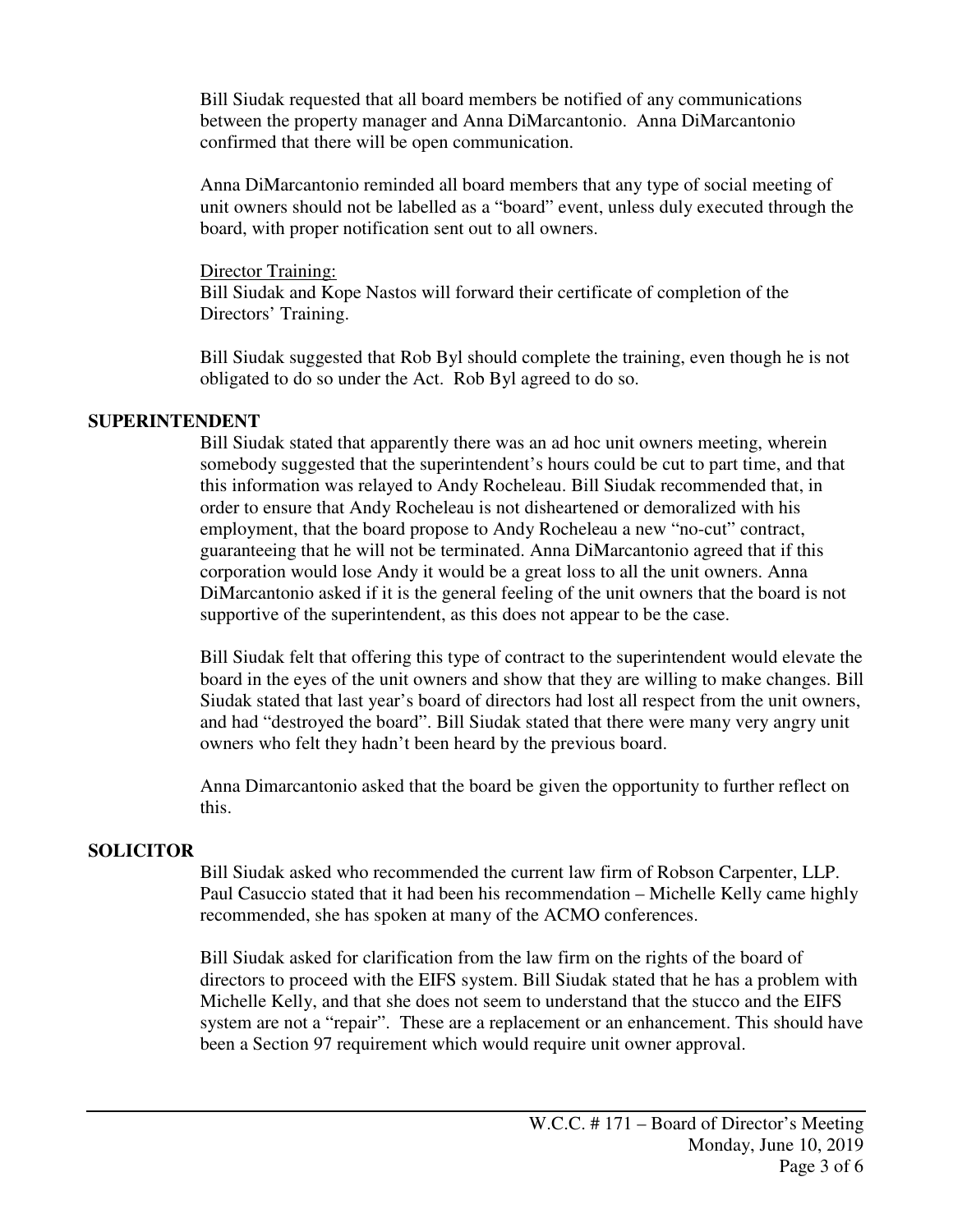The property manager stated that the solicitor had been consulted and a legal opinion had been obtained prior to the commencement of the project.

In response to a question from Bill Siudak, Paul Casuccio noted that the quote to paint the balcony areas with an elastomeric product was approximately \$73,000.00, and the quote to apply an acrylic/stucco type finish was approximately \$144,000.00, however the more expensive option is a long-term solution which, it is believed, will save money in the future. The property manager stated that this option had been the recommendation from the engineers. Bill Siudak stated that he would like to speak with the engineers about this.

Kope Nastos asked what made up the remainder of the \$275,000.00 quote. The property manager noted that beyond the scope of the Maresco contract, the board had asked for additional pricing to do the perimeter wall of the parking lot, balcony inner guard-walls and ceilings, and the terrace areas of the penthouse units. That work, along with the associated engineering fees totals the \$244,000.00 plus HST (approx. \$275,000.00).

Bill Siudak stated that if the board failed to do a Section 97 approval from the unit owners, they will be getting a lawsuit from the unit owners. Anna DiMarcantonio stated that the board did their due diligence by consulting both the engineers and the lawyer, and relying on the professional advice and information received.

Bill Siudak reiterated that this issue may well go to court and the unit owners will "come after the board" and hold them personally liable. Bill Siudak said that a group of owners wishes to shut the whole project down. Bill Siudak told Anna DiMarcantonio, Brenda Ginn, and Robert Byl, "Don't think you're in the clear. These people are going to pursue this legally."

### **BALCONY FINISH**

The owner of Unit 2B sent in an email with a picture showing the interior of the balcony walls, and asked if anything was being done to coat the metal anchor at the balcony walls. This was forwarded to the engineers, and Edison Engineering stated that this metal piece needs to be painted, but it was not intended to be stuccoed.

The board discussed what directive should be given to the engineer. Bill Siudak suggested that they should be told that instead of installing stucco on the inner balcony walls, they should instead be cleaned up and painted with the same elastomeric acrylic that is on the walls. Paul Casuccio noted that the engineers will be meeting on-site on Thursday, June  $13<sup>th</sup>$ , at 1:30 p.m., along with Maresco, and at that time this suggestion can be raised. All of the board members were invited to join this meeting. Bill Siudak, Kope Nastos, and Anna DiMarcantonio stated their intention to attend.

#### **APPROVAL OF MINUTES**

The minutes of the board meeting held April 29, 2019 were approved on a motion by Brenda Ginn, seconded by Rob Byl, and carried with the three board members who had been in attendance at the meeting all in favour.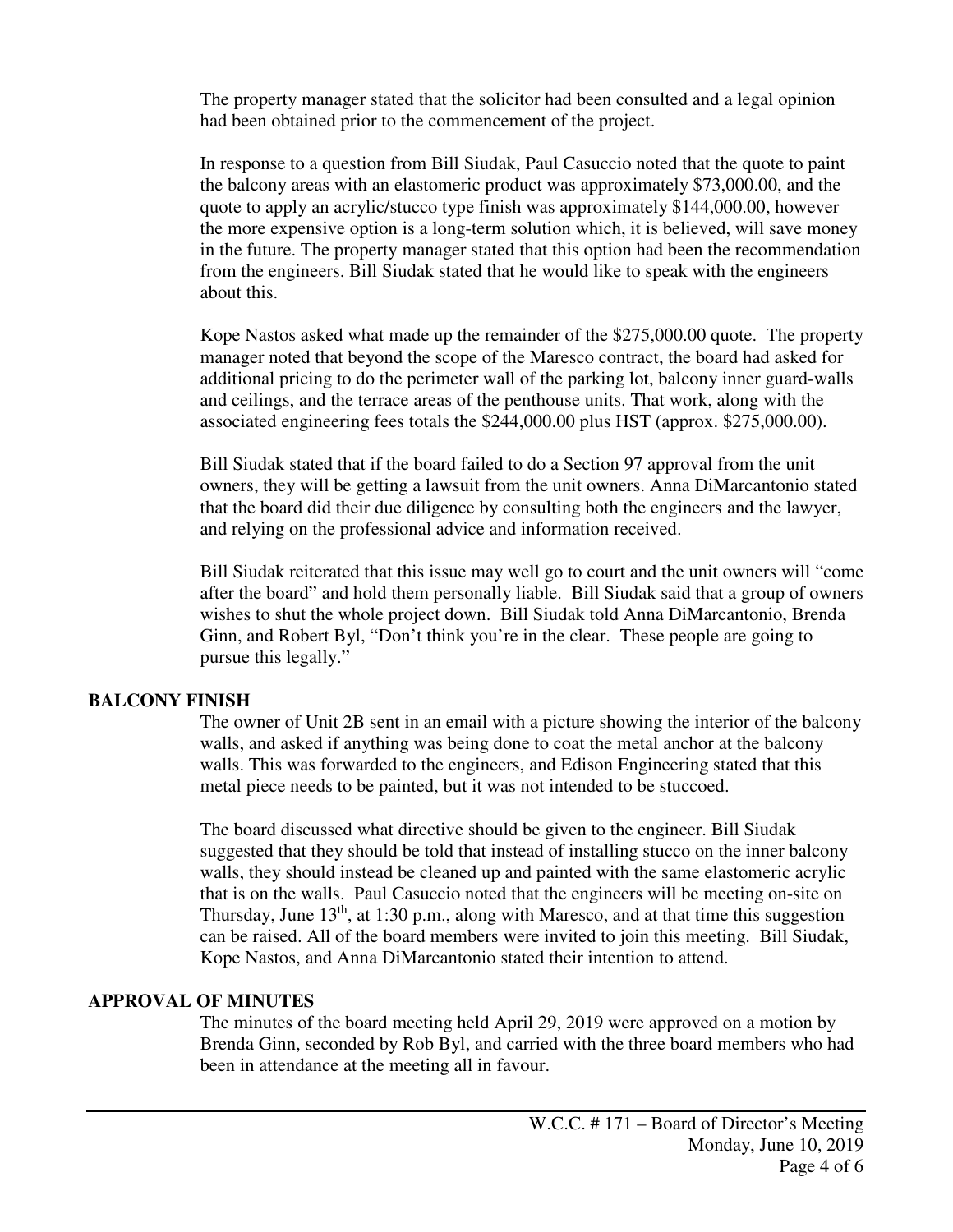The minutes of the February 26, 2019 meeting will be amended to add the following statement:

*"Elizabeth Parsons, Unit 17E, noted (a) that it was unrealistic that the Board expect owners to make a \$6 million decision after the presentations at this meeting, could the voting not be postponed so owners can reflect on the information; (b) that the windows themselves were not the source of the leaks but rather water getting into the frame of the windows so no need to replace them now, (c) that she had consulted with a real estate lawyer, a real estate broker, and a financial consultant involved with real estate regarding the loan and that all three stated that the proposed loan would be detrimental to the value of the condominiums, making it difficult to both sell our units or for someone to buy into the Bentley."* 

### **APPROVAL OF FINANCIAL STATEMENTS**

The financial statements for the month of April, 2019 were approved as prepared by PMC York Properties Inc., on a motion by Anna DiMarcantonio, seconded by Brenda Ginn, and carried with all in favour. Paul Casuccio noted that to date, there are three unit owners who have not yet remitted the first or second installment of the special assessment, and these owners have been sent notification that interest will be charged at 18% per year (1.5% per month). If these amounts remain outstanding by the  $2<sup>nd</sup>$  day of July, a 10-day Notice of Lien (warning letter) will be issued.

The next progress payment from Maresco Limited will be paid out within the next week, as authorized by Edison Engineering.

### Signing Officers:

Anna DiMarcantonio and Sharon Cole were previously on file as signing officers at the Bank of Montreal. Sharon Cole's name will be removed, and it was agreed that Kope Nastos will also file the required paperwork to become a signing officer.

# **UPCOMING OWNERS' MEETING**

Paul Casuccio noted that he and Margot had recently met with Kevin Green, of First Condo Group Ltd. to discuss the three additional options supplied by First Condo Group for "front-end loading" the corporation's reserve fund. PMC is currently working on a power-point presentation to show the impact of these three new options on the projected condo fees moving into the future. In addition, Kevin Green will be available at the meeting to answer questions from the unit owners.

It was agreed that feedback from unit owners at the upcoming meeting, will be helpful as the board sets the budget figures for the 2020 operating budget, particularly as it relates to the amounts to be contributed to the reserve fund. Bill Siudak asked if a whiteboard could be purchased. PMC York will look into purchasing both a white board, which could have a dual use of a projector screen, and a projector. The board authorized a budget of \$1,000.00 for these purchases.